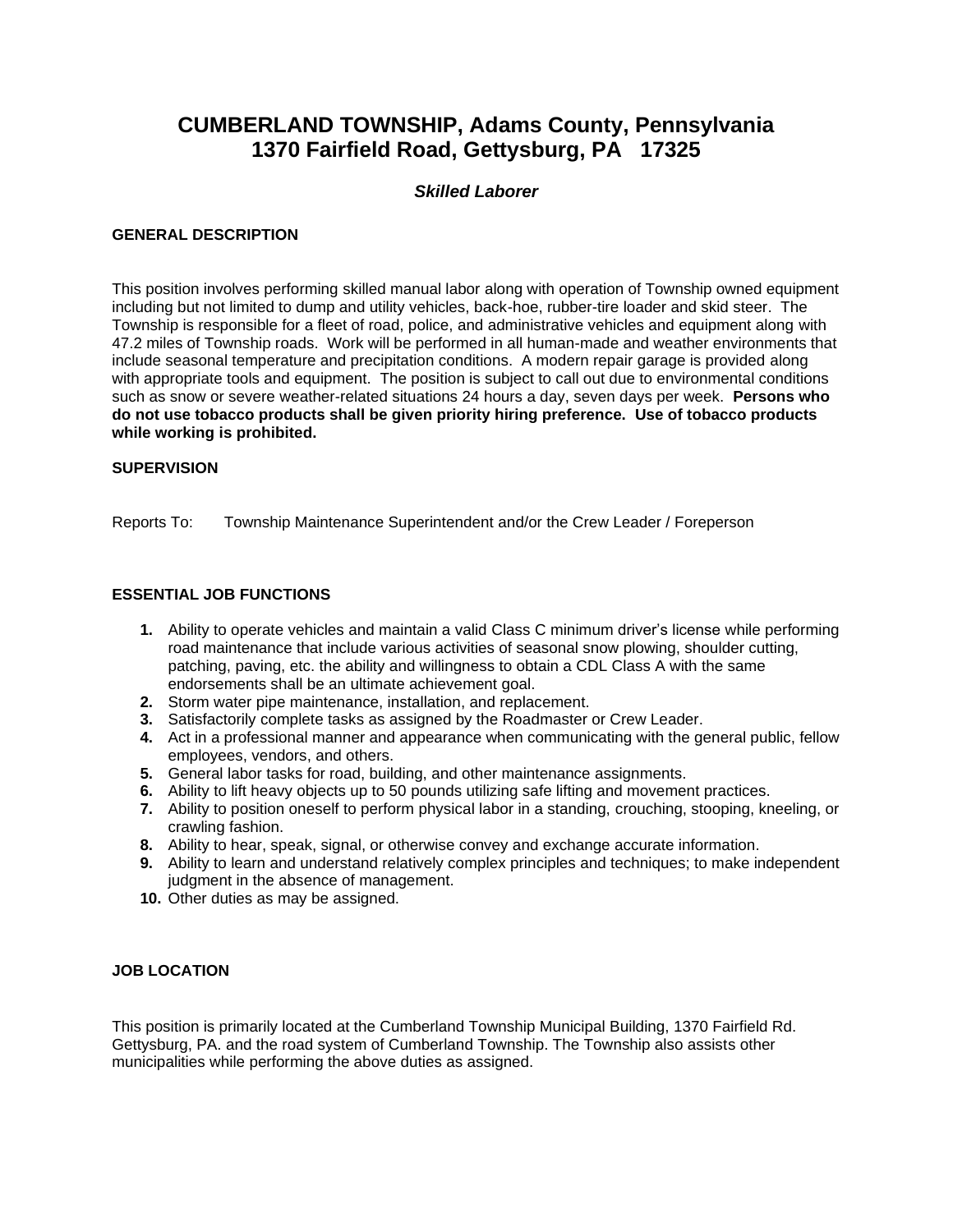## **EQUIPMENT**

1. Variety of Township provided tools, two-way Township radio, safety equipment and other items required for the proper and safe function of this position.

## **KNOWLEDGE, EXPERIENCE, EDUCATION AND TRAINING REQUIRED**

- 1. High School diploma.
- 2. Ability and willingness to learn all aspects of road maintenance and construction,
- 3. Operation of trucks and various other heavy equipment with a minimum Class C drivers license
- 4. Ability to communicate with others and receive instructions.
- 5. Pleasant personality and ability to communicate effectively with the public and with co-workers.
- 6. Excellent oral and written communication skills.
- 7. Exceptional attention to detail and excellent organizational abilities.
- 8. Criminal, drug testing, and driver history background check and CDL physical are required for successful completion prior to hiring. Random drug and alcohol testing is required as a part of CDL driving responsibilities.

## **LICENSES, REGISTRATIONS OR CERTIFICATES:**

- High School Diploma
- Any Technical Certifications
- Driver's License Class C

CUMBERLAND TOWNSHIP IS AN EQUAL OPPORTUNITY EMPLOYER (EOE). QUALIFIED APPLICANTS ARE CONSIDERED FOR EMPLOYMENT WITHOUT REGARD TO AGE, RACE, COLOR, RELIGION, SEX, NATIONAL ORIGIN, SEXUAL ORIENTATION, DISABILITY, OR VETERAN STATUS. IF YOU NEED ASSISTANCE OR AN ACCOMMODATION DURING THE APPLICATIONS PROCESS BECAUSE OF A DISABILITY, IT IS AVAILABLE UPON REQUEST AND IS PLEASED TO PROVIDE SUCH ASSISTANCE, AND NO APPLICANT WILL BE PENALIZED AS A RESULT OF SUCH A REQUEST.